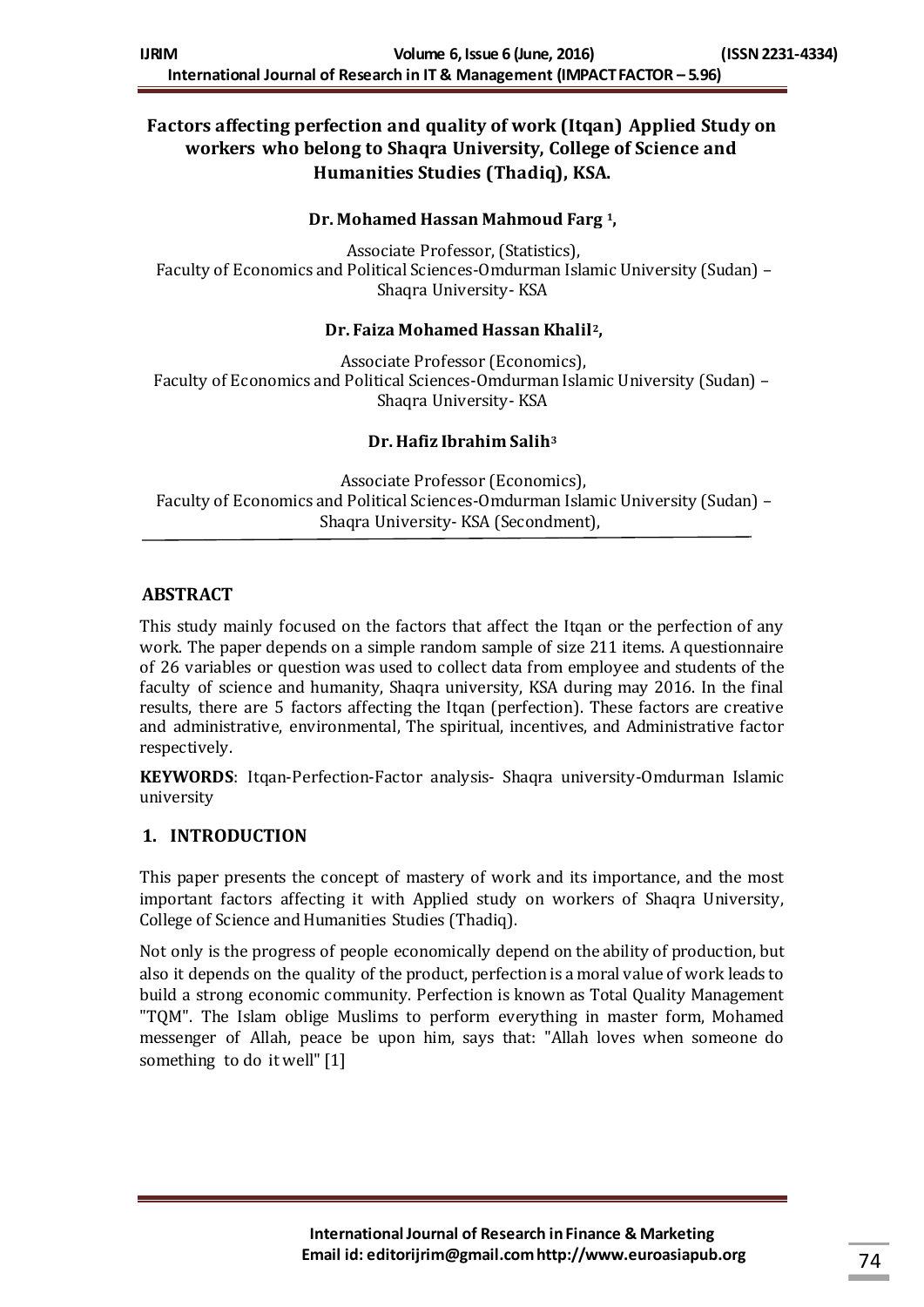## **1-2 RESEARCH PROBLEM**

Lack of perfection or lack of mastery of the work makes the product lacks quality and thus makes its internal and external Competition minimal.

1-3 Research Objectives

To identify the factors that lead to perfect or to mastery of the work.

To sensor value of mastering the work and its quality.

To recognize the value of working on perfecting the performance of employees.

To develop the individual self-censorship.

## **1-4 IMPORTANCE OF THE RESEARCH**

It adds a moral value to help a labor to increase productivity and make it more quality, especially the paper depends upon the collection and analysis of statistical data, so it is realistic.

## **1-5 PREVIOUS STUDIES**

We didn't find previous studies about the perfection of the work depends on statistical data.

## **1-6 RESEARCH METHODOLOGY**

The paper depends on descriptive and analytic statistics.

## **1-7-PERFECTION (ITQAN) OR MASTER OF WORK**

In the Arabic language the perfection is called "Itqan" and means to do everything masterly [2]. The Prophet Muhammad, peace be upon him defined perfection in Hadeath-means prophet Mohammad is say, action or approval- on the authority of Umar bin Al-Khattab told that: 'While we were with the Messenger of Allah [SAW] one day, a man appeared before us whose clothes were exceedingly white and whose hair was exceedingly black. We could see no signs of travel on him, but none of us knew him. He came and sat before the Messenger of Allah [SAW], putting his knees against his, and placing his hands on his thighs, then he said: "O Muhammad, tell me about Islam." He said: "It is to bear witness that there is none worthy of worship except Allah [SWT] and that Muhammad [SAW] is the Messenger of Allah, to establish the Salah, to give Zakah, to fast Ramadan, and to perform Hajj to the House if you are able to bear the journey." He said: "You have spoken the truth." And we were amazed by his asking him, and then saying, "You have spoken the truth". Then he said: "Tell me about Faith." He said: "It is to believe in Allah [SWT] , His Angels, His Books, His Messengers, the Last Day, and in the Divine Decree, its good and its bad." He said: "You have spoken the truth." He said: "Tell me about Al-Ihsan (perfection). " He said: "It is to worship Allah [SWT] as if you can see Him, for although you cannot see Him, He can see you." He said: "Tell me about the Hour." He said: "The one who is asked about it does not know more about it than the one who is asking." He said: "Then tell me about its signs." He said: "When a slave woman gives birth to her mistress when you see the barefoot, naked, destitute shepherds competing in making tall buildings.'" 'Umar said: 'Three (days) passed, then the Messenger of Allah [SAW] said to me: "O 'Umar, do you know who the questioner was?" I said: "Allah and His Messenger know best." He said: "That was Jibril, peace be upon him, who came to you to teach you your religion." [3]. Al-Ihsan or Al-Itgan is called in English complete workmanship.

In the Arabic terminology Al-Itqan or Al- Ihsan or the perfection as in the English language is every work related to skills acquired by Humanities [4]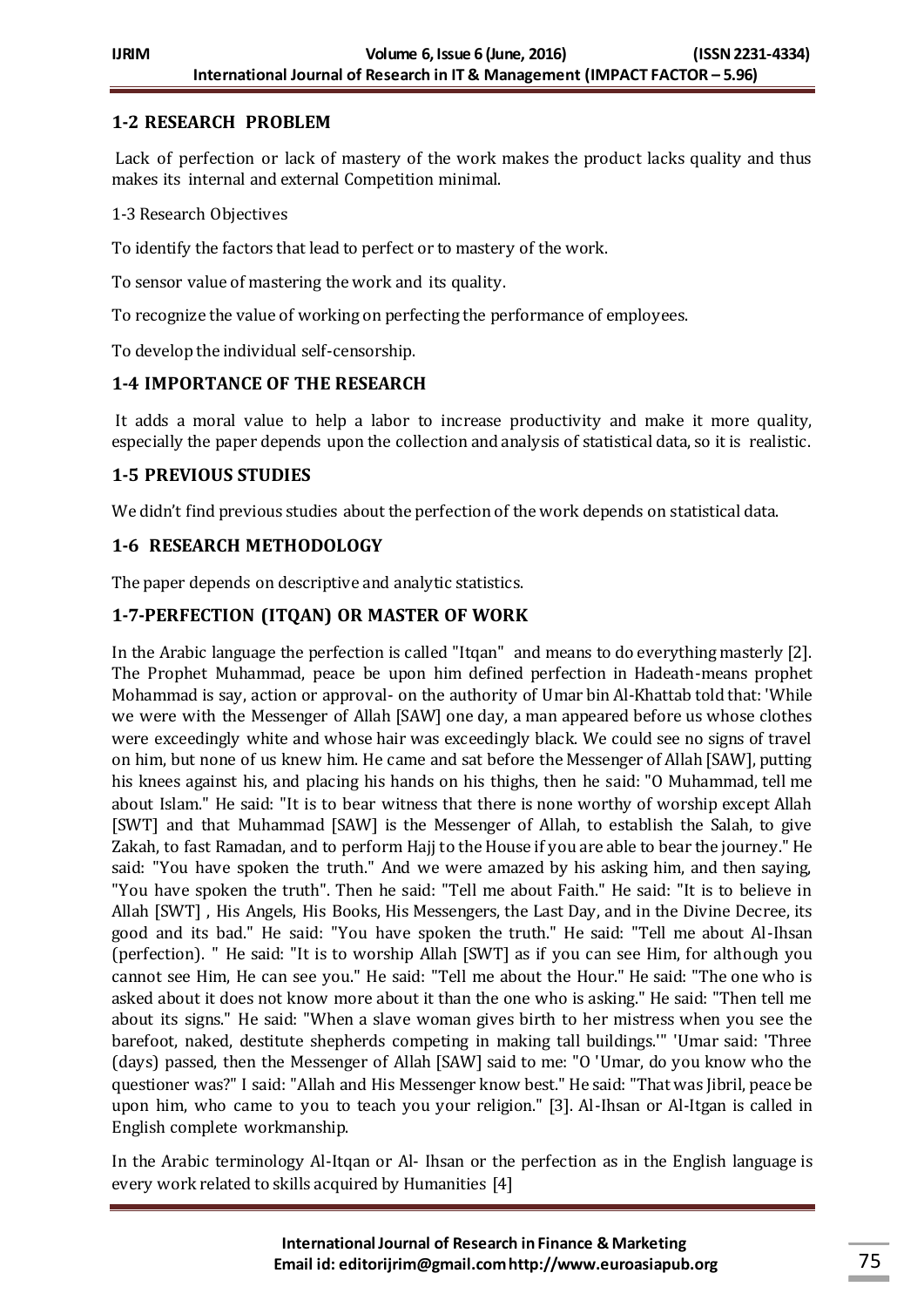#### 2-2: Definition of the work:

The work is every human effort, either mentally or physically exerts during a certain time in exchange for a fee. The fee represents the value pay to work [5].

### **2- Literature/Theoretical underpinning**

Factor analysis is a [statistical](https://en.wikipedia.org/wiki/Statistics) method used to describe [variability](https://en.wikipedia.org/wiki/Variance) among observed, correlated [variables](https://en.wikipedia.org/wiki/Variable_(mathematics)) in terms of a potentially lower number of unobserved variables called factors. For example, it is possible that variations in six observed variables mainly reflect the variations in two unobserved (underlying) variables. Factor analysis searches for such joint variations in response to unobserved [latent variables.](https://en.wikipedia.org/wiki/Latent_variable) The observed variables are modeled as [linear combinations](https://en.wikipedia.org/wiki/Linear_combination) of the potential factors, plus ["error](https://en.wikipedia.org/wiki/Errors_and_residuals_in_statistics)" terms. The information gained about the interdependencies between observed variables can be used later to reduce the set of variables in a dataset. Factor analysis originated in [psychometrics](https://en.wikipedia.org/wiki/Psychometrics) and is used in behavioral sciences, [social sciences,](https://en.wikipedia.org/wiki/Social_sciences) [marketing,](https://en.wikipedia.org/wiki/Marketing) [product management,](https://en.wikipedia.org/wiki/Product_management) [operations research,](https://en.wikipedia.org/wiki/Operations_research) and other fields that deal with data sets where there are large numbers of observed variables that are thought to reflect a smaller number of underlying/latent variables.

Factor analysis is related to [principal component analysis](https://en.wikipedia.org/wiki/Principal_component_analysis) (PCA), but the two are not identica[l\[6\].](https://en.wikipedia.org/wiki/Factor_analysis#cite_note-Bartholomew2008-1) There has been significant controversy in the field over differences between the two techniques (see section on [exploratory factor analysis versus principal components](https://en.wikipedia.org/wiki/Factor_analysis#Exploratory_factor_analysis_versus_principal_components_analysis)  [analysis](https://en.wikipedia.org/wiki/Factor_analysis#Exploratory_factor_analysis_versus_principal_components_analysis) below). Clearly, though, PCA is a more basic version of [exploratory factor](https://en.wikipedia.org/wiki/Exploratory_factor_analysis)  [analysis](https://en.wikipedia.org/wiki/Exploratory_factor_analysis) (EFA) that was developed in the early days prior to the advent of high-speed computers. From the point of view of exploratory analysis, the eigenvalues of PCA are inflated component loadings, i.e., contaminated with error varianc[e.\[7\]\[8\]](https://en.wikipedia.org/wiki/Factor_analysis#cite_note-2)[\[9\]\[10\]](https://en.wikipedia.org/wiki/Factor_analysis#cite_note-4)[\[11\]\[12\]](https://en.wikipedia.org/wiki/Factor_analysis#cite_note-6)

The Kendall rank correlation coefficient, commonly referred to as Kendall's tau coefficient (after the Greek letter [τ](https://en.wikipedia.org/wiki/%CE%A4)), is a [statistic](https://en.wikipedia.org/wiki/Statistic) used to measure the [ordinal association](https://en.wikipedia.org/wiki/Ordinal_association) between two measured quantities is used in the analysis of the data. By the way, a tau test is a [non](https://en.wikipedia.org/wiki/Non-parametric_statistics)[parametric](https://en.wikipedia.org/wiki/Non-parametric_statistics) [hypothesis test](https://en.wikipedia.org/wiki/Hypothesis_test) for statistical dependence based on the tau. It is a measure of [rank](https://en.wikipedia.org/wiki/Rank_correlation)  [correlation:](https://en.wikipedia.org/wiki/Rank_correlation) the similarity of the orderings of the data when [ranked](https://en.wikipedia.org/wiki/Ranked) by each of the quantities. It is named after [Maurice Kendall,](https://en.wikipedia.org/wiki/Maurice_Kendall) who developed it in 193[8,\[13\]](https://en.wikipedia.org/wiki/Kendall_rank_correlation_coefficient#cite_note-1)

Equation used to determine sample size is  $n = \frac{2pq}{d}$ ?

Where  $z = 2$ ,  $p=q=0.5$  and  $d=0.0344$ 

According to the mentioned above, sample size n = 211

There may be twenty-six as main variables affect the perfection of the work. The letter "V" was used to stand for the variable that used in the questionnaire, these variables are  $V1 = sex$ ,  $V2 =$ Age, V3 = Do you perform your work perfect?, V4 = Do you determine your goals, V5 = Do you organize your time, V6 = Do you Determine your responsibility towards your work, V7 =Do you committed to the plan set out, V8 =Do you rush to implement the plans, V9 = Do you evaluate your work,  $V10 =$  Are you serious in reaching your goals,  $V11 =$  Are you careful to have experience from the experts people,  $V12 =$  Are you keen to master your work,  $V13 =$  Do you innovate in your work, V14 = Do you use technology in your work, V15 = Do you look to your work as worship, V16 = Do you loyal in work contract, V17 = Do you loyal in work, V18 = Do you keep secrets of work, V19 = Do think that there is association between Perfection and environment, V20 = Are some colleagues fluidity affects your work, V21 = Is the lack of some of the equipment affects your work, V22 = Is difficulty of access work affect your performance, and V23 = Do you associate perfection with salary, V24 = Are incentives affect the mastery of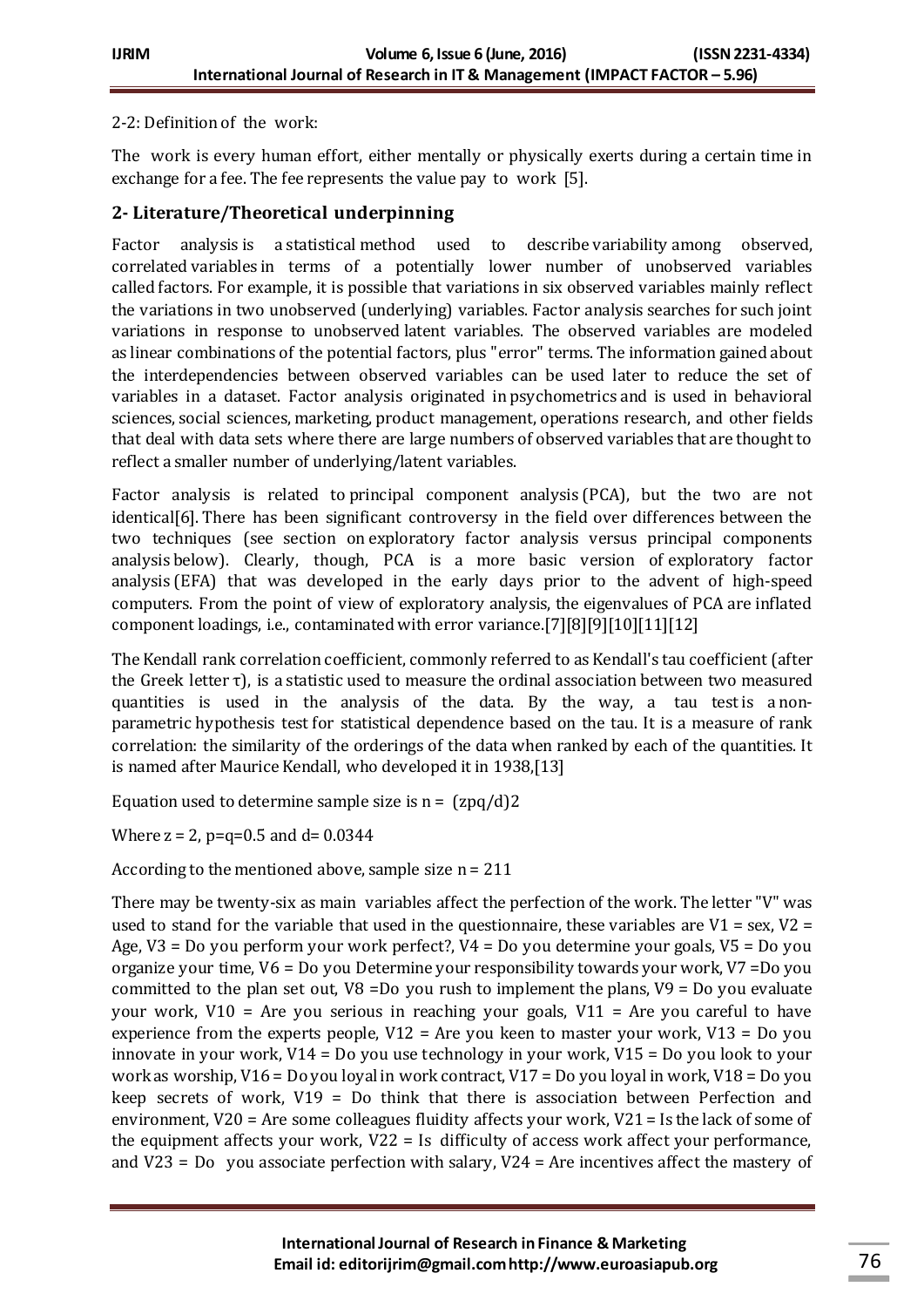the work (perfection), V25 = Are special promotions increase the mastery of the work (perfection) and V26 = prestige.

The above variables are divided into 5 groups. From V4 to V9 are the administrative group. From V10 to V14 are the creative group. From V15 to V18 are the spiritual group. From V19 to V22 are the environmental group. From V23 to V26 are the incentives group.

Likert Scale for three levels (Agree = 3, Neutral = 2 and Disagree = 1) was used.

## **3- Results/Findings**

Table 1 shows descriptive statistics of the used variables ( Mean, Median, and Mode). All variables have mode and median equal to 3 accept the variables V3 and V9.

| Median and Mode). |         |                |                |                |                |          |          |                 |          |
|-------------------|---------|----------------|----------------|----------------|----------------|----------|----------|-----------------|----------|
|                   |         | V <sub>3</sub> | V <sub>4</sub> | V <sub>5</sub> | V <sub>6</sub> | V7       | V8       | V <sub>9</sub>  | V10      |
| N                 | Valid   | 211            | 211            | 211            | 211            | 211      | 211      | 211             | 211      |
|                   | Missing | $\Omega$       | $\Omega$       | $\theta$       | $\theta$       | $\Omega$ | $\theta$ | $\theta$        | $\theta$ |
| Mean              |         | 1.67           | 2.64           | 2.78           | 2.69           | 2.51     | 2.50     | 2.28            | 2.42     |
| Median            |         | 2.00           | 3.00           | 3.00           | 3.00           | 3.00     | 3.00     | 2.00            | 3.00     |
| Mode              |         | $\overline{c}$ | 3              | 3              | 3.00           | 3        | 3        | 3               | 3        |
|                   |         |                |                |                |                |          |          |                 |          |
|                   |         | V11            | V12            | V13            | V14            | V15      | V16      | V17             | V18      |
| N                 | Valid   | 211            | 211            | 211            | 211            | 211      | 211      | 211             | 211      |
|                   | Missing | $\theta$       | $\Omega$       | $\theta$       | $\theta$       | $\Omega$ | $\theta$ | $\theta$        | $\theta$ |
| Mean              |         | 2.69           | 2.69           | 2.69           | 2.51           | 2.60     | 2.14     | 2.74            | 2.82     |
| Median            |         | 3.00           | 3.00           | 3.00           | 3.00           | 3.00     | 2.00     | 3.00            | 3.00     |
| Mode              |         | 3              | 3              | 3              | 3              | 3        | 3        | 3               | 3        |
|                   |         |                |                |                |                |          |          |                 |          |
|                   |         | V19            | V20            | V21            | V22            | V23      | V24      | V <sub>25</sub> | V26      |
| N                 | Valid   | 211            | 211            | 211            | 211            | 211      | 211      | 211             | 210      |
|                   | Missing | $\theta$       | $\Omega$       | $\theta$       | $\theta$       | $\Omega$ | $\theta$ | $\theta$        | 1        |
| Mean              |         | 2.82           | 2.62           | 2.34           | 2.46           | 2.34     | 2.73     | 2.51            | 2.73     |
| Median            |         | 3.00           | 3.00           | 3.00           | 3.00           | 3.00     | 3.00     | 3.00            | 3.00     |
| Mode              |         | 3              | 3              | 3              | 3              | 3        | 3        | 3               | 3        |

| Table 1: Descriptive Statistics of the used Variables (Mean, |  |  |  |
|--------------------------------------------------------------|--|--|--|
|--------------------------------------------------------------|--|--|--|

#### **Table 2 shows frequency table for sex. Males represent nearly 92%.**

|       | Table 2: Frequency of Sex |           |         |               |                    |  |  |  |  |  |
|-------|---------------------------|-----------|---------|---------------|--------------------|--|--|--|--|--|
|       |                           | Frequency | Percent | Valid Percent | Cumulative Percent |  |  |  |  |  |
|       | male                      | 194       | 91.9    | 91.9          | 91.9               |  |  |  |  |  |
| Valid | female                    |           |         | 8.1           | 100.0              |  |  |  |  |  |
|       | Total                     |           | 100.0   | 100.0         |                    |  |  |  |  |  |

#### **Table 3 shows frequency table for ages. Twenty one years old and more represent nearly 67%.**

|       | Table 3: Frequency of Age |           |                |               |                    |  |  |  |  |  |
|-------|---------------------------|-----------|----------------|---------------|--------------------|--|--|--|--|--|
|       |                           | Frequency | Percent        | Valid Percent | Cumulative Percent |  |  |  |  |  |
|       | Less than 21 years        |           | $\mathfrak{D}$ |               |                    |  |  |  |  |  |
| Valid | 21 years and above        | 142       |                |               |                    |  |  |  |  |  |
|       | <b>Total</b>              |           | 100.0          | 100.          |                    |  |  |  |  |  |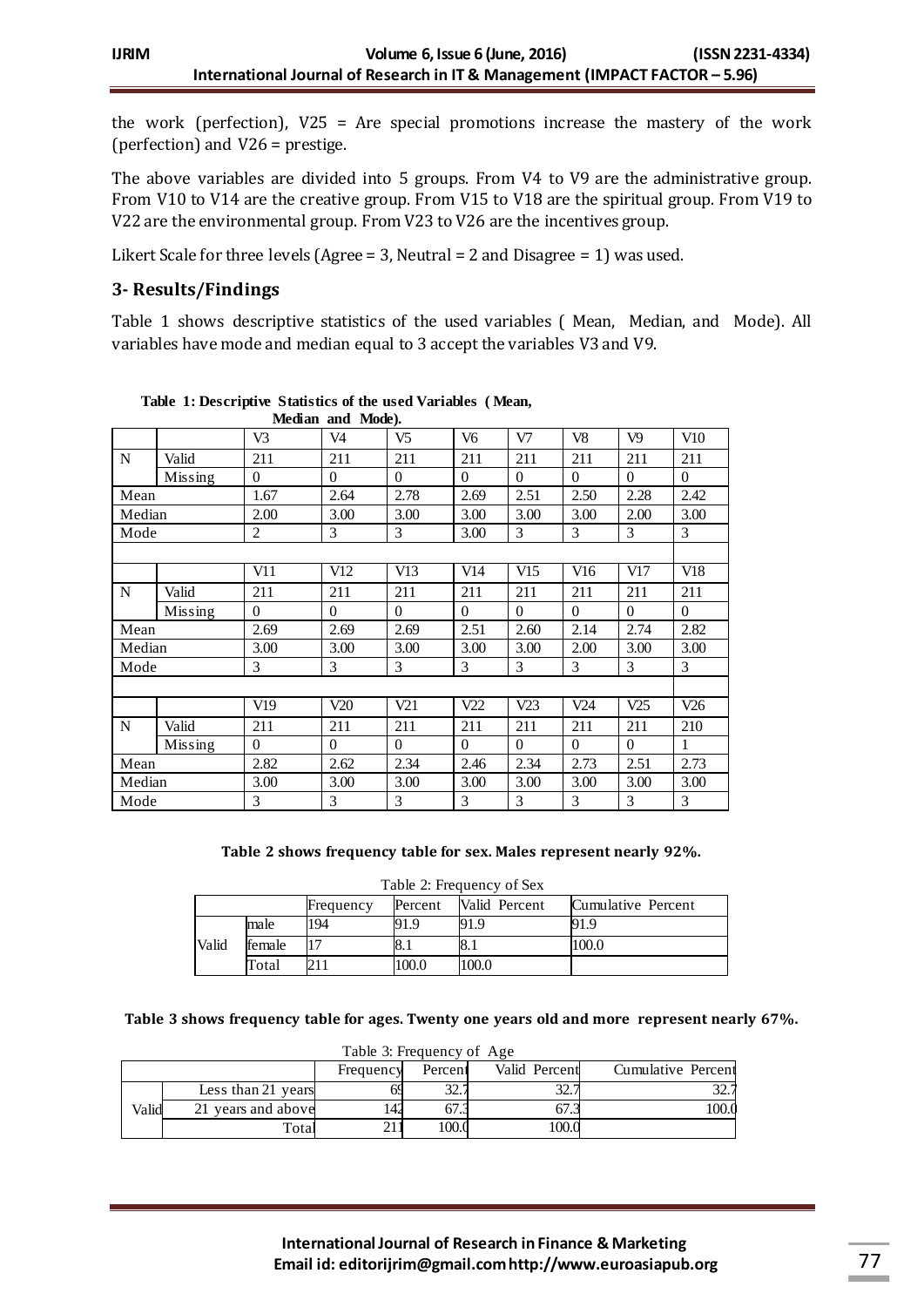#### **Table 4 shows reliability for the variables the research. Total Cronbach's Alpha is 0.719 which is greater than all Cronbach's Alpha if Item Deleted.**

|                    | Table 4: Item-Total Statistics |                           |                      |               |
|--------------------|--------------------------------|---------------------------|----------------------|---------------|
|                    | Scale                          | Scale                     | Corrected Item-Total | Cronbach's    |
|                    | Mean                           | Variance                  | Correlation          | Alpha if      |
|                    | if Item                        | if Item                   |                      | Item          |
|                    | Deleted                        | leted                     |                      | Deleted       |
| V3                 | 58.7062                        | 40.170                    | .381                 | .705          |
| V <sub>4</sub>     | 58.5640                        | 36.190                    | .091                 | .716          |
| V <sub>5</sub>     | 58.8673                        | 39.535                    | .354                 | .704          |
| V <sub>6</sub>     | 58.6540                        | 40.599                    | .296                 | .709          |
| V7                 | 58.8389                        | 39.917                    | .335                 | .706          |
| V <sub>8</sub>     | 59.0616                        | 40.849                    | .156                 | .718          |
| V <sub>9</sub>     | 58.9194                        | 39.055                    | .354                 | .703          |
| V10                | 58.6493                        | 39.838                    | .399                 | .703          |
| V11                | 58.6398                        | 39.584                    | .433                 | .701          |
| V12                | 58.6493                        | 40.467                    | .333                 | .707          |
| V13                | 58.8341                        | 39.444                    | .387                 | .702          |
| V14                | 58.7393                        | 39.898                    | .370                 | .704          |
| V15                | 59.2038                        | 39.487                    | .245                 | .712          |
| V16                | 58.6019                        | 39.574                    | .490                 | .700          |
| V17                | 58.5166                        | 40.270                    | .440                 | .704          |
| V18                | 58.5166                        | 40.041                    | .445                 | .703          |
| V19                | 58.7251                        | 40.334                    | .282                 | .709          |
| V20                | 59.0047                        | 39.662                    | .279                 | .709          |
| V21                | 58.8815                        | 40.343                    | .237                 | .712          |
| V22                | 59.0047                        | 39.605                    | .279                 | .709          |
| V23                | 59.2133                        | 40.359                    | .176                 | .717          |
| V24                | 58.8341                        | 40.568                    | .207                 | .714          |
| V25                | 58.6066                        | 39.659                    | .418                 | .702          |
| V26                | 58.6161                        | 40.476                    | .306                 | .708          |
|                    | Cronbach's                     | Cronbach's                | Alpha<br>Based       | on N of Items |
| <b>Reliability</b> | Alpha<br>.719                  | Standardized Items<br>802 |                      | 24            |
| <b>Statistics</b>  |                                |                           |                      |               |

Table 5 shows Kaiser-Meyer-Olkin Measure of Sampling Adequacy. KMO is equal to 0.77 which is greater than 0.50 and Bartlett's Test of Sphericity is highly significance at 0.000, therefore, the sample size is suitable.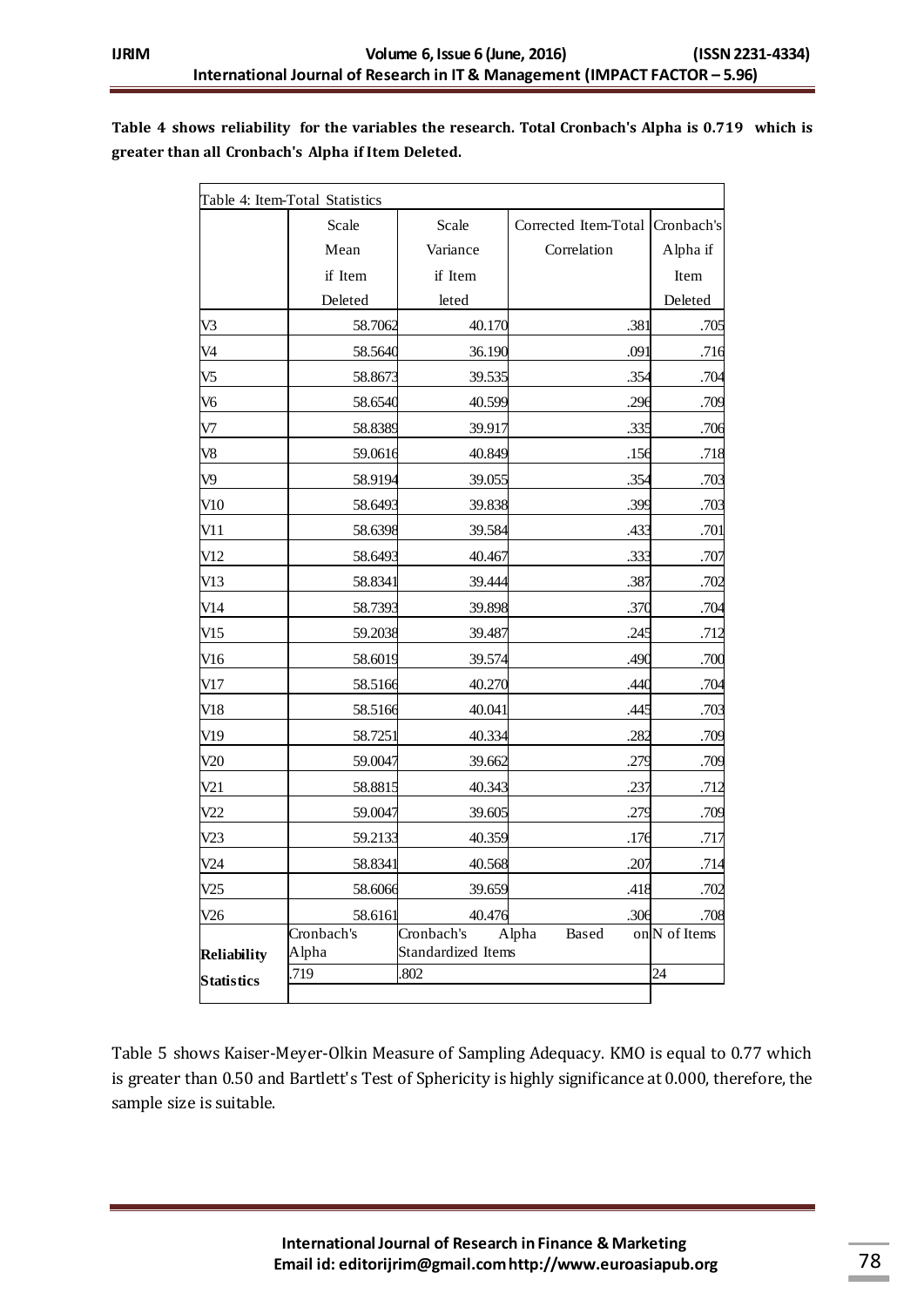|                             | Table 5: KMO and Bartlett's Test                 |          |
|-----------------------------|--------------------------------------------------|----------|
|                             | Kaiser-Meyer-Olkin Measure of Sampling Adequacy. | .770     |
|                             | Bartlett's Test Approx Chi-Square                | 1001.084 |
| of Sphericity $\frac{a}{6}$ |                                                  | 253      |
|                             | Sig.                                             | .000     |

#### **Table 6 shows Communalities that contain initial and extraction of the independent variables. All the variables have initial value equal to one.**

| Var.                   | Initial | Extraction | Var. | Initial | Extraction |
|------------------------|---------|------------|------|---------|------------|
| V4                     | 1.000   | .492       | V16  | 1.000   | .558       |
| $\overline{\text{V5}}$ | 1.000   | .522       | V17  | 1.000   | .735       |
| V <sub>6</sub>         | 1.000   | .527       | V18  | 1.000   | .543       |
| V7                     | 1.000   | .526       | V19  | 1.000   | .504       |
| V8                     | 1.000   | .668       | V20  | 1.000   | .477       |
| V9                     | 1.000   | .595       | V21  | 1.000   | .552       |
| V10                    | 1.000   | .440       | V22  | 1.000   | .591       |
| V11                    | 1.000   | .688       | V23  | 1.000   | .495       |
| V12                    | 1.000   | .595       | V24  | 1.000   | .537       |
| V13                    | 1.000   | .483       | V25  | 1.000   | .767       |
| V14                    | 1.000   | .429       | V26  | 1.000   | .693       |
| V15                    | 1.000   | .603       |      |         |            |

| Table 7: Total Variance Explained |  |
|-----------------------------------|--|
|-----------------------------------|--|

|                                    |       | Compon Initial Eigenvalues                       |          |            |          |                      |          | Extraction Sums of Squared Rotation Sums of Squared |          |  |
|------------------------------------|-------|--------------------------------------------------|----------|------------|----------|----------------------|----------|-----------------------------------------------------|----------|--|
| ent                                |       |                                                  |          | Loadings   |          |                      | Loadings |                                                     |          |  |
|                                    | Total | $\%$ of                                          | Cumulati | Total % of |          | Cumulati Total \% of |          |                                                     | Cumulati |  |
|                                    |       | Variance                                         | ve %     |            | Variance | ve %                 |          | Variance                                            | ve %     |  |
| $\overline{1}$                     | 4.45  | 19.34                                            | 19.34    | 4.45       | 19.34    | 19.34                | 2.52     | 10.9                                                | 10.9     |  |
| $rac{2}{3}$                        | 2.38  | 10.35                                            | 29.69    | 2.38       | 10.35    | 29.69                | 2.18     | 9.47                                                | 20.4     |  |
|                                    | 1.41  | 6.140                                            | 35.83    | 1.41       | 6.144    | 35.83                | 2.14     | 9.31                                                | 29.7     |  |
| $\frac{4}{5}$                      | 1.38  | 6.010                                            | 41.84    | 1.38       | 6.010    | 41.84                | 1.88     | 8.17                                                | 37.9     |  |
|                                    | 1.21  | 5.263                                            | 47.10    | 1.21       | 5.263    | 47.10                | 1.53     | 6.65                                                | 44.5     |  |
|                                    | 1.14  | 4.968                                            | 52.07    | 1.14       | 4.968    | 52.07                | 1.48     | 6.42                                                | 51.0     |  |
| 7                                  | 1.04  | 4.538                                            | 56.61    | 1.04       | 4.538    | 56.61                | 1.30     | 5.66                                                | 56.6     |  |
| $\frac{8}{9}$                      | .954  | 4.147                                            | 60.76    |            |          |                      |          |                                                     |          |  |
|                                    | .888  | 3.860                                            | 64.62    |            |          |                      |          |                                                     |          |  |
| 10                                 | .880  | 3.826                                            | 68.44    |            |          |                      |          |                                                     |          |  |
| $\overline{11}$                    | .774  | 3.366                                            | 71.81    |            |          |                      |          |                                                     |          |  |
| 12                                 | .726  | 3.155                                            | 74.96    |            |          |                      |          |                                                     |          |  |
| 13                                 | .717  | 3.119                                            | 78.08    |            |          |                      |          |                                                     |          |  |
| $\overline{14}$                    | .688  | 2.990                                            | 81.07    |            |          |                      |          |                                                     |          |  |
| $\overline{15}$                    | .657  | 2.856                                            | 83.93    |            |          |                      |          |                                                     |          |  |
| 16                                 | .610  | 2.650                                            | 86.58    |            |          |                      |          |                                                     |          |  |
| 17                                 | .579  | 2.516                                            | 89.09    |            |          |                      |          |                                                     |          |  |
| 18                                 | .526  | 2.289                                            | 91.38    |            |          |                      |          |                                                     |          |  |
| 19                                 | 474   | 2.059                                            | 93.44    |            |          |                      |          |                                                     |          |  |
|                                    | 442   | 1.921                                            | 95.36    |            |          |                      |          |                                                     |          |  |
| $\frac{20}{21}$<br>$\frac{22}{23}$ | .407  | 1.768                                            | 97.13    |            |          |                      |          |                                                     |          |  |
|                                    | .383  | 1.666                                            | 98.80    |            |          |                      |          |                                                     |          |  |
|                                    | .277  | 1.203                                            | 100.0    |            |          |                      |          |                                                     |          |  |
|                                    |       | Extraction Method: Principal Component Analysis. |          |            |          |                      |          |                                                     |          |  |

## **International Journal of Research in Finance & Marketing Email id: editorijrim@gmail.com http://www.euroasiapub.org** 79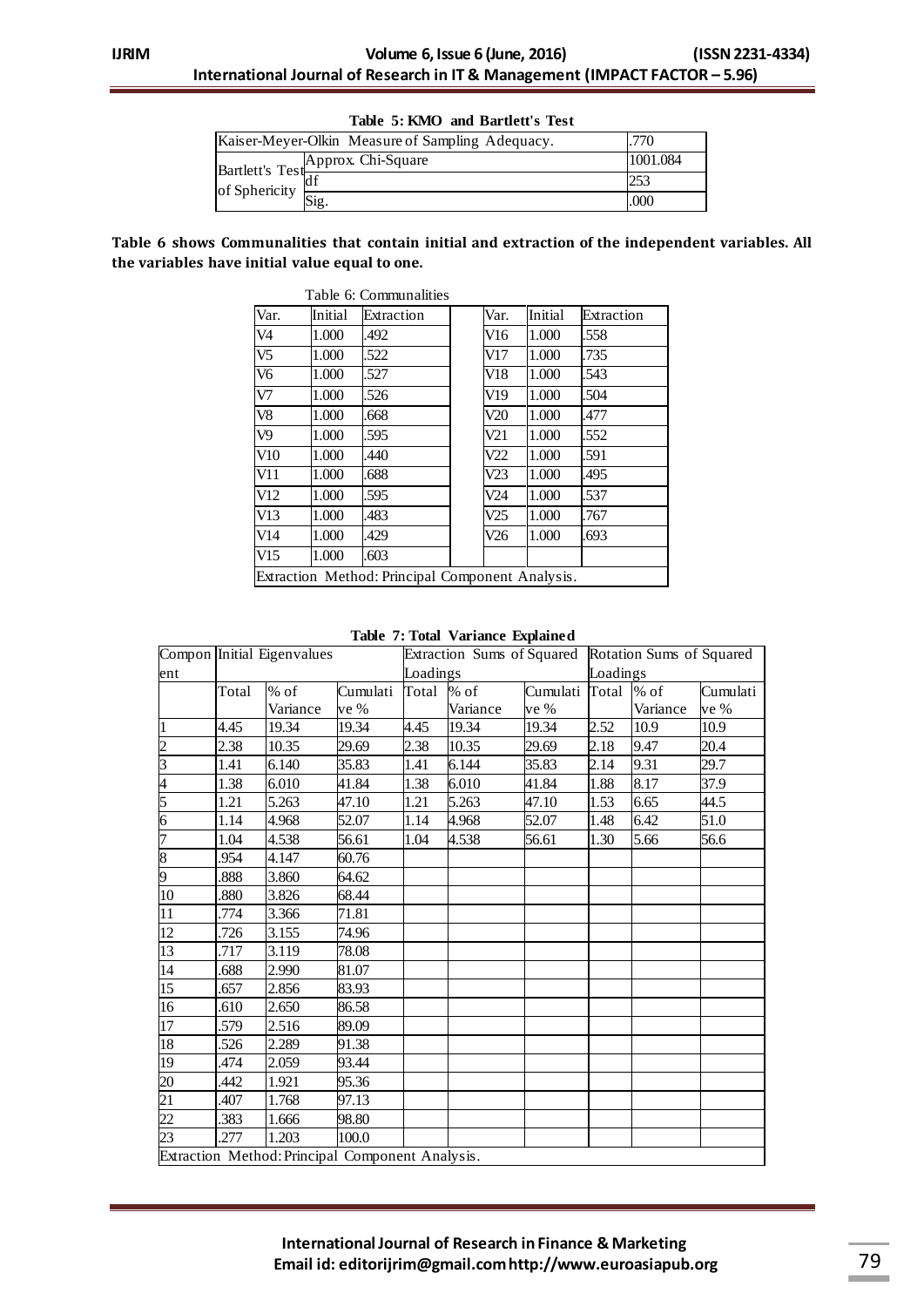Table 7 shows the total variance explained. There are 8 factors have 56.6% of the total variance.

|     |              |                                                                                |            | Component |         |        |            |
|-----|--------------|--------------------------------------------------------------------------------|------------|-----------|---------|--------|------------|
|     | $\mathbf{1}$ | $\overline{c}$                                                                 | 3          | 4         | 5       | 6      | 7          |
| V16 | .623         |                                                                                |            |           |         |        | $-.344-$   |
| V18 | .617         |                                                                                |            |           |         |        |            |
| V17 | 616          |                                                                                |            |           |         |        | $-0.547 -$ |
| V11 | .572         |                                                                                |            |           | -.342   |        | .428       |
| V10 | .551         |                                                                                |            |           |         |        |            |
| V25 | 528          | 313                                                                            | .368       | -.475     |         |        |            |
| V12 | .525         | -.327-                                                                         |            |           | .392    |        |            |
| V13 | .508         |                                                                                |            |           |         |        | .336       |
| V14 | 463          |                                                                                |            |           |         |        |            |
| V7  | .462         |                                                                                |            | .326      |         | $-412$ |            |
| V5  | .455         | $-.410-$                                                                       |            |           |         |        |            |
| V9  | 420          |                                                                                |            | .374      | .318    | .315   |            |
| V24 |              | .601                                                                           |            |           |         |        |            |
| V22 | 325          | 565                                                                            |            |           |         |        |            |
| V20 | 311          | 540                                                                            |            |           |         |        |            |
| V6  | 445          | $-447-$                                                                        |            |           |         |        |            |
| V21 | .303         | 444                                                                            | $-0.404 -$ |           |         |        |            |
| V23 |              | 427                                                                            | .357       | .385      |         |        |            |
| V26 | 382          | 359                                                                            | .546       |           |         |        |            |
| V15 | 303          |                                                                                |            | .428      | $-311-$ | .409   |            |
| V19 | .404         |                                                                                | $-348-$    | -.428-    |         |        |            |
| V8  |              |                                                                                |            |           | .656    |        |            |
| V4  |              |                                                                                |            |           |         | .581   |            |
|     |              | Extraction Method: Principal Component Analysis.<br>a. 7 components extracted. |            |           |         |        |            |

Table 8 shows the component matrix. There are seven component extracted.

Table 9 shows the rotated component matrix. The analysis reached the rotated component matrix through 13 iteration. The first factor consist of V12, V11, V10, V7, V5 and V6, this factor can be called as creative and administrative factor. The second factor consist of V21, V20 and V22, this factor can be called as environmental factor. The third factor consist of V17, V16 and V18, this factor can be called as spiritual factor. The fourth factor consist of V25, V26 and V24, this factor can be called as incentives factor. The fifth factor consist of V9, V4 and V13, this factor can be called as administrative factor. The sixth factor consist of V14, V15 and V19, this factor can be called as combined factor. The seventh factor consist of only one variable which is V8, so we cannot called as factor.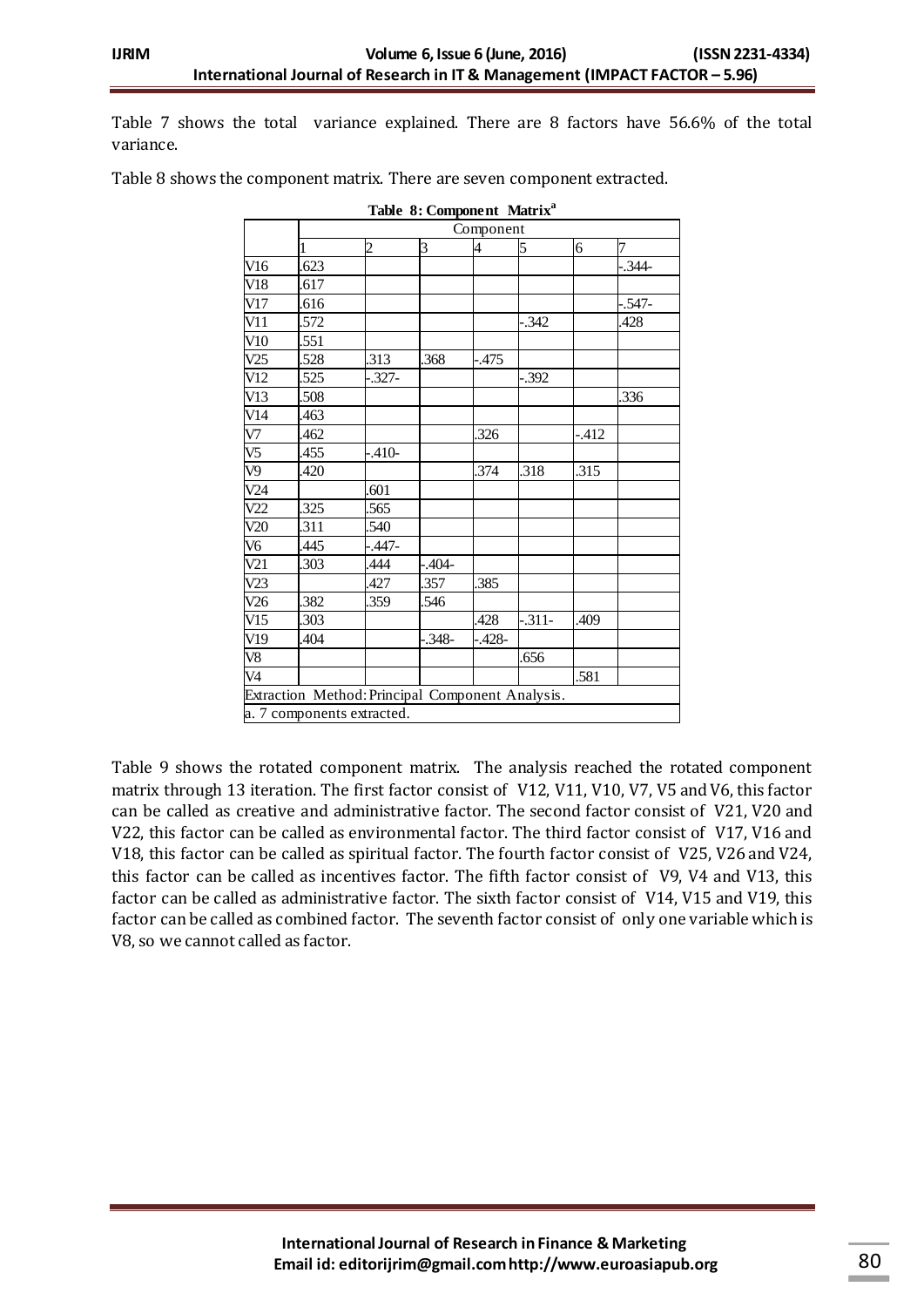|                |              | Component                                           |      |                |      |          |          |  |  |  |  |
|----------------|--------------|-----------------------------------------------------|------|----------------|------|----------|----------|--|--|--|--|
|                | $\mathbf{1}$ | 2                                                   | 3    | $\overline{4}$ | 5    | 6        | 7        |  |  |  |  |
| V12            | .730         |                                                     |      |                |      |          |          |  |  |  |  |
| V11            | .710         |                                                     |      |                |      |          |          |  |  |  |  |
| V10            | .487         |                                                     |      |                |      |          |          |  |  |  |  |
| V7             | .476         |                                                     |      |                |      |          | .351     |  |  |  |  |
| V <sub>5</sub> | .467         |                                                     |      |                | .397 |          |          |  |  |  |  |
| V <sub>6</sub> | .452         | $-.337-$                                            | .435 |                |      |          |          |  |  |  |  |
| V21            |              | .717                                                |      |                |      |          |          |  |  |  |  |
| V20            |              | .635                                                |      |                |      |          |          |  |  |  |  |
| V22            |              | .594                                                |      |                |      |          | .318     |  |  |  |  |
| V17            |              |                                                     | .833 |                |      |          |          |  |  |  |  |
| V16            |              |                                                     | .647 |                |      |          |          |  |  |  |  |
| V18            | .411         |                                                     | .415 |                |      | $-.301-$ |          |  |  |  |  |
| V25            |              |                                                     |      | .821           |      |          |          |  |  |  |  |
| V26            |              |                                                     |      | .802           |      |          |          |  |  |  |  |
| V24            |              | .380                                                |      | .453           |      | .417     |          |  |  |  |  |
| V <sub>9</sub> |              |                                                     |      |                | .647 |          |          |  |  |  |  |
| V <sub>4</sub> |              |                                                     |      |                | .612 |          |          |  |  |  |  |
| V13            | .409         |                                                     |      |                | .477 |          |          |  |  |  |  |
| V23            |              |                                                     |      |                |      | .616     |          |  |  |  |  |
| V19            |              | .366                                                | .343 |                |      | $-.444-$ |          |  |  |  |  |
| V15            |              | .372                                                |      |                | .342 | .418     | $-.329-$ |  |  |  |  |
| V14            |              |                                                     | .397 |                |      | .397     |          |  |  |  |  |
| V <sub>8</sub> |              |                                                     |      |                |      |          | .786     |  |  |  |  |
|                |              | Extraction Method: Principal Component Analysis.    |      |                |      |          |          |  |  |  |  |
|                |              | Rotation Method: Varimax with Kaiser Normalization. |      |                |      |          |          |  |  |  |  |
|                |              | a. Rotation converged in 13 iterations.             |      |                |      |          |          |  |  |  |  |

#### **Table 9: Rotated Component Matrix<sup>a</sup>**

#### **Table 10 shows the component transformation matrix**

| radio 10. Component riansionitation matrix          |                                                  |          |          |          |          |          |          |  |  |
|-----------------------------------------------------|--------------------------------------------------|----------|----------|----------|----------|----------|----------|--|--|
| Component                                           |                                                  |          |          |          |          |          |          |  |  |
|                                                     | .607                                             | .310     | .549     | .327     | .307     | .100     | .150     |  |  |
|                                                     | -.368-                                           | .711     | $-.221-$ | .411     | $-.206-$ | .252     | .187     |  |  |
|                                                     | $-.009-$                                         | -.567-   | -.024-   | .600     | $-.137-$ | .539     | $-.090-$ |  |  |
| 14                                                  | $-.008-$                                         | .050     | $-.009-$ | $-.559-$ | .220     | .767     | .219     |  |  |
|                                                     | -.420-                                           | $-.258-$ | .160     | .133     | .370     | $-.203-$ | .732     |  |  |
| 16                                                  | $-0.269-$                                        | .083     | -.143-   | .151     | .784     | .022     | $-512-$  |  |  |
|                                                     | .497                                             | $-.035-$ | -.776-   | .101     | .210     | $-.073-$ | .299     |  |  |
|                                                     | Extraction Method: Principal Component Analysis. |          |          |          |          |          |          |  |  |
| Rotation Method: Varimax with Kaiser Normalization. |                                                  |          |          |          |          |          |          |  |  |

|  |  |  |  | Table 10: Component Transformation Matrix |  |
|--|--|--|--|-------------------------------------------|--|
|--|--|--|--|-------------------------------------------|--|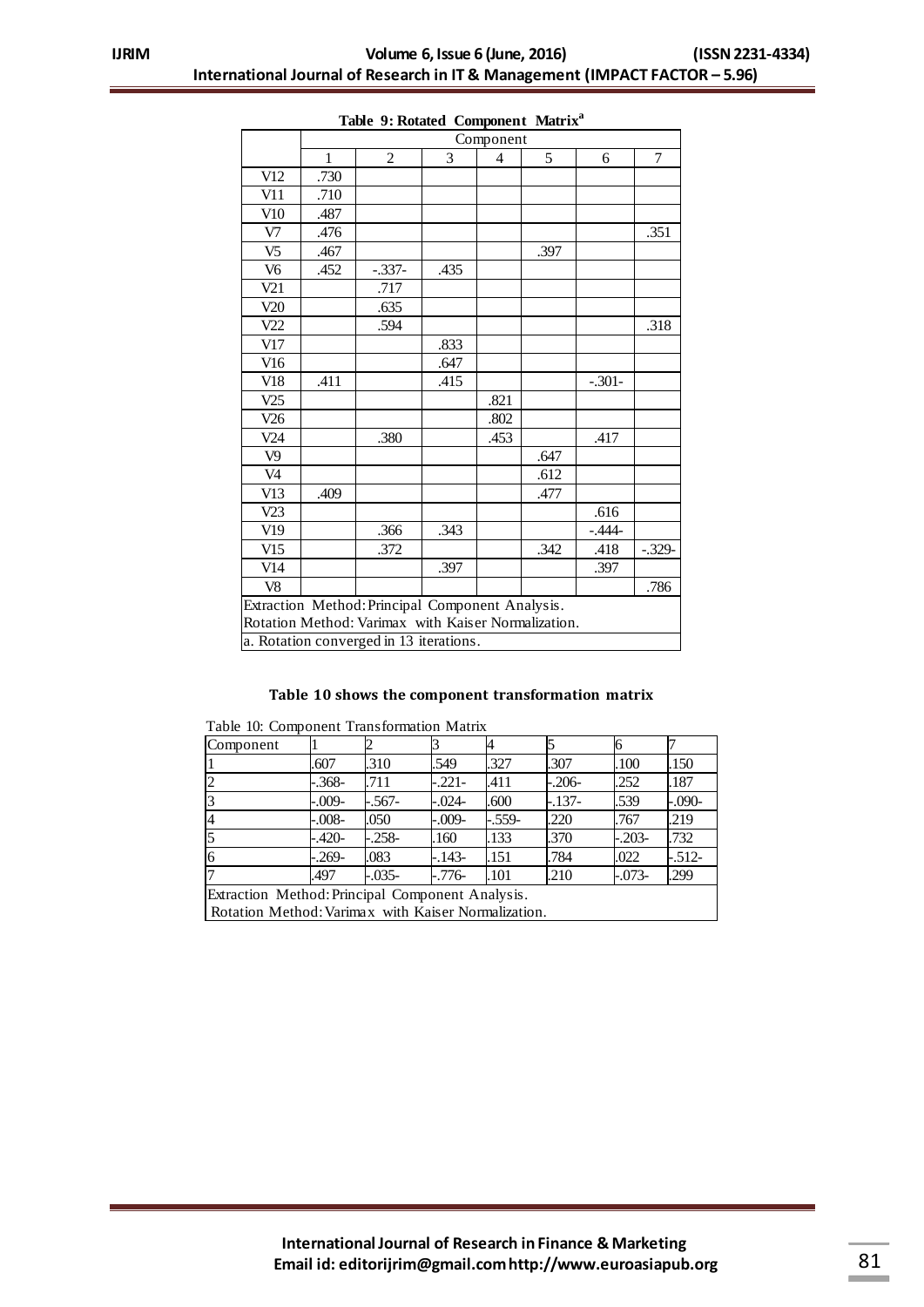Table 11 shows that there are significant correlations among dependent variable "V3" and the independent variables accept the variables V15, V19, V20, V21 and V23.

| Kendall's - tau_b correlation                                | Var.         | V <sub>4</sub> | V <sub>5</sub> | V <sub>6</sub> | V7                  | V8          |  |  |  |
|--------------------------------------------------------------|--------------|----------------|----------------|----------------|---------------------|-------------|--|--|--|
|                                                              | $\mathbb{R}$ | $.347***$      | $.376***$      | $.255***$      | .272                | .072        |  |  |  |
|                                                              | Sig.         | .000           | .000           | .000           | .000                | .274        |  |  |  |
|                                                              | ${\bf N}$    | 211            | 211            | 211            | 211                 | 211         |  |  |  |
|                                                              |              |                |                |                |                     |             |  |  |  |
|                                                              | Var.         | V <sub>9</sub> | V10            | V11            | V12                 | V13         |  |  |  |
|                                                              | R            | $.199***$      | $.190***$      | $.195***$      | $.266^{**}$         | $.230^{**}$ |  |  |  |
|                                                              | Sig.         | .002           | .005           | .004           | .000                | .001        |  |  |  |
|                                                              | ${\bf N}$    | 211            | 211            | 211            | 211                 | 211         |  |  |  |
|                                                              |              |                |                |                |                     |             |  |  |  |
|                                                              | Var.         | V14            | V15            | V16            | V17                 | V18         |  |  |  |
|                                                              | $\mathbb{R}$ | .278           | .023           | $.319***$      | $.245***$           | $.214***$   |  |  |  |
|                                                              | Sig.         | .000           | .723           | .000           | .000                | .002        |  |  |  |
|                                                              | ${\bf N}$    | 211            | 211            | 211            | 211                 | 211         |  |  |  |
|                                                              |              |                |                |                |                     |             |  |  |  |
| coefficient for V3 as dependent variable                     | Var.         | V19            | V20            | V21            | V22                 | V23         |  |  |  |
|                                                              | $\mathbb{R}$ | .036           | .065           | $-.024$        | $.129$ <sup>*</sup> | .022        |  |  |  |
|                                                              | Sig.         | .595           | .321           | .721           | .048                | .732        |  |  |  |
|                                                              | ${\bf N}$    | 211            | 211            | 211            | 211                 | 211         |  |  |  |
|                                                              |              |                |                |                |                     |             |  |  |  |
|                                                              | Var.         | V25            | V26            |                |                     |             |  |  |  |
|                                                              | $\mathbb{R}$ | $.171*$        | $.165*$        |                |                     |             |  |  |  |
|                                                              | Sig.         | .011           | .015           |                |                     |             |  |  |  |
|                                                              | $\mathbf N$  | 211            | 210            |                |                     |             |  |  |  |
| $Var. = Variable$                                            |              |                |                |                |                     |             |  |  |  |
| $R = Coefficient of Correlation$                             |              |                |                |                |                     |             |  |  |  |
| Sig. Significance                                            |              |                |                |                |                     |             |  |  |  |
| $N =$ Sample Size                                            |              |                |                |                |                     |             |  |  |  |
| *. Correlation is significant at the 0.05 level (2-tailed).  |              |                |                |                |                     |             |  |  |  |
| **. Correlation is significant at the 0.01 level (2-tailed). |              |                |                |                |                     |             |  |  |  |

**Table 11: Correlation among dependent variable "V3" and independent variables**

# **4- CONCLUSION**

There are six factors affect the perfection (Itqan). These factors are the creative and administrative factor, environmental factor, spiritual factor, incentives factor, administrative factor and combined factor respectively.

These factors increase perfection by more than fifty percent, therefore, they increase the production by more than 50 %.

# **5- FURTHER RESEARCH**

To do another research about the production so as to see the effect of these factors.